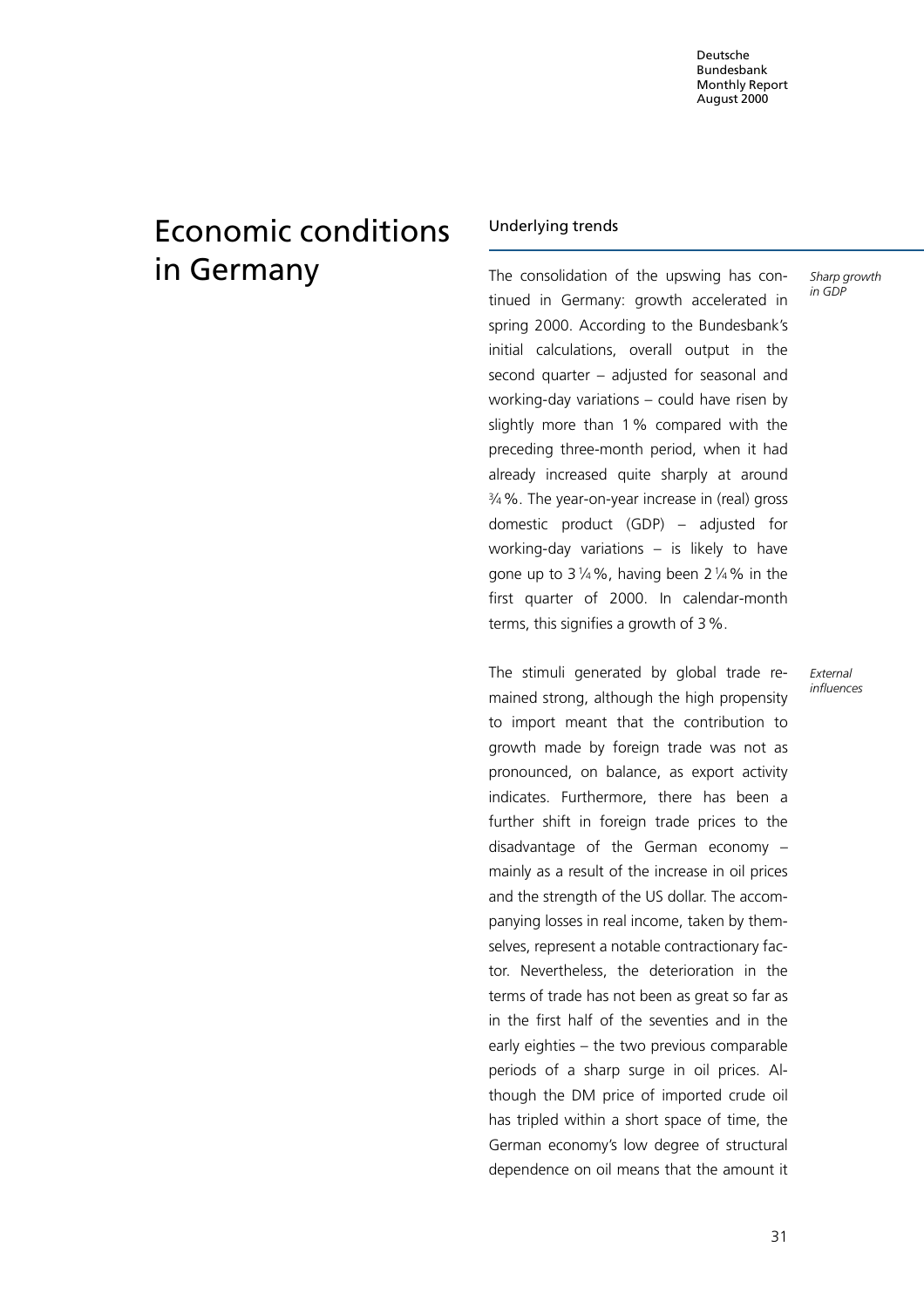

pays for oil has not had such a severe impact as in the two previous cases. Whereas net imports of crude oil and oil products accounted for around 3% of GDP in 1974, and as much as  $4\frac{1}{4}\%$  in 1981, the figure for this year is estimated to be no more than 114%. Added to this was the fact that prices for other raw materials and finished goods showed only a moderate rise. A further major factor was that the negative terms-of-trade effect, at

least in most cases, did not have an adverse impact on enterprises' profitability and propensity to invest. Indeed, moderate pay settlements ensured that these influences were offset to a large extent, with surges in external prices being accompanied by domestic cost discipline. Overall, the way in which the terms-of-trade effect was distributed internally was not so detrimental to the continued expansion of economic activity as it had been earlier.

The rise in output in the first half of 2000, which  $-$  at an annualised rate  $-$  can be put at around 314%, was considerably sharper than the concurrent rise in the overall production potential; there has thus been a noticeable increase in capacity utilisation. The available indicators suggest that the propensity to invest has become much greater. According to the surveys of the ifo institute, there are more plans than before to increase capacity. This is likely to result in more jobs and rising employment. This is undoubtedly due in part to the fact that there has been a perceptible overall  $improvement in enterprises' profitability – al$ beit to markedly differing degrees in individual cases  $-$  since its deterioration last year. This is suggested by the fact that labour costs per unit of turnover have also had an alleviating effect under the impact of a sharp rise in productivity. Capital market rates are not as low as they were at the start of 1999, although this also reflects the strength of the current global upswing. Furthermore, the relevant real rate of interest for long-term corporate loans can by no means be rated as high  $-$  the opposite is more likely to be the case. Not least, what should be considered

Increasing capacity utilisation and rising propensity to invest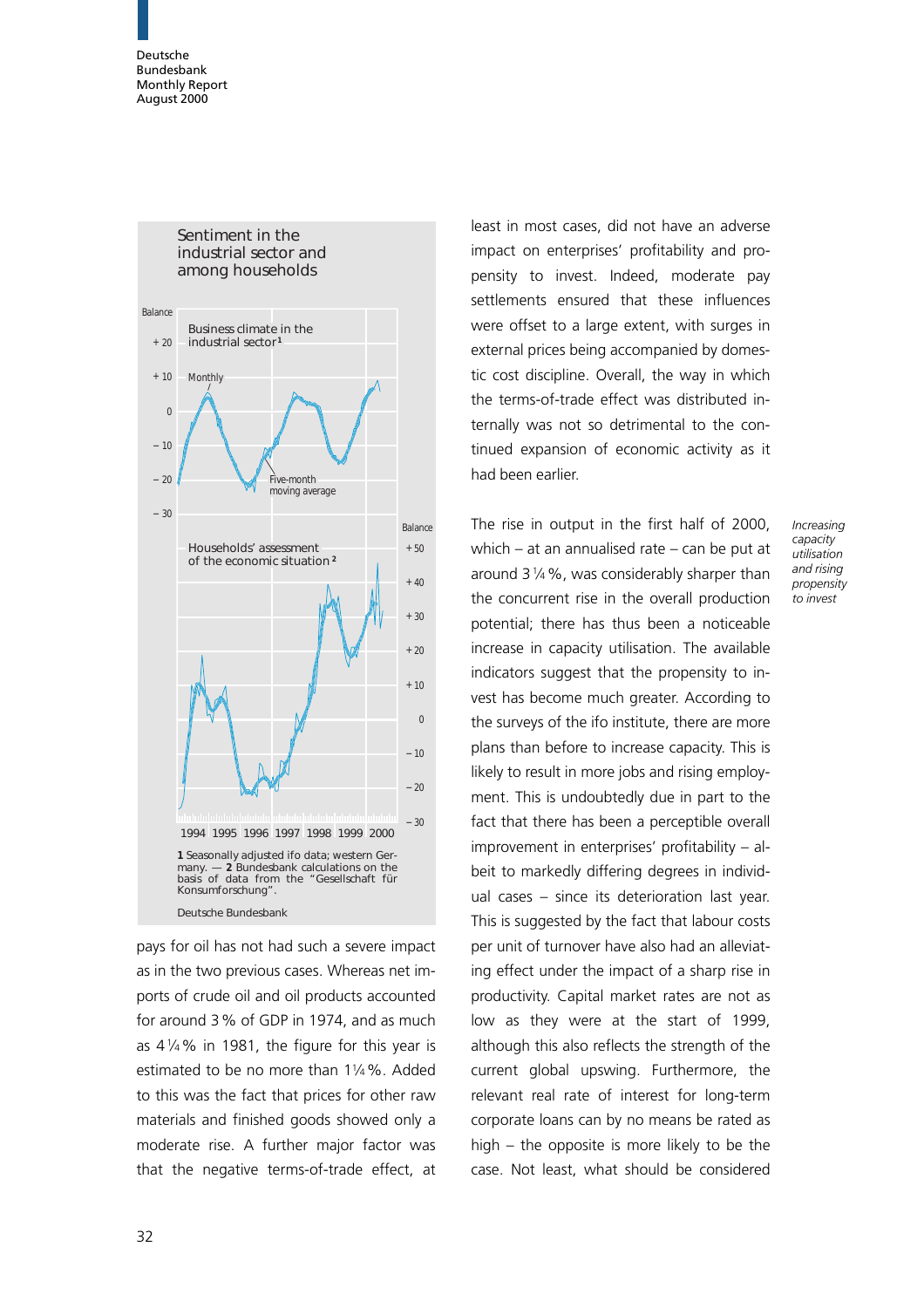more than ever is the fact that, for many enterprises, access to equity capital has become easier and more attractive. That applies to the stock market in general and to the Neuer Markt in particular as well as to the venture capital segment, which is now very dynamic. The financing base of the economy has thus become broader and more consistent with demand.

Consumer spending more buoyant

Consumer spending picked up in the spring months, although the oil-price increase was an adverse factor. According to the surveys undertaken by the consumer research institution, Gesellschaft für Konsumforschung, households felt that the outlook for the economy in general was quite positive; nevertheless, the propensity to make major purchases still tended to be subdued. This was reflected, not least, by the comparatively small numbers of new motor vehicle registrations. Other retail sales, however, showed a sharp seasonally adjusted rise in the months from April to June.

#### Output and labour market

Manufacturing as an engine of the economy

Manufacturing output has been further expanded during the past few months. On an average of the period from April to June<sup>1</sup>, it was nearly 3% up on the preceding winter months in seasonally adjusted terms<sup>2</sup>; yearon-year, the increase went up to just under  $7\frac{1}{2}\%$ , compared with  $6\frac{1}{2}\%$  previously. Owing to the sharp rise, utilisation of existing production capacity remained high. According to the surveys of the ifo institute, utilisation in June remained around 2 percentage



points up on the previous year's level. Taking turnover as a yardstick, there were again a very large number of deliveries to foreign customers. Year-on-year growth increased to just over one-sixth. However, more deliveries are now being made to domestic customers as well: for the first time in a long whole, the year-on-year rates of increase came near to being in double figures.

In particular, producers of capital goods achieved year-on-year increases in output of more than 10%, with the manufacturers of

<sup>1</sup> One of the reasons why it is advisable to combine the period from April to June in the analysis is the unusual way the holidays fell this year.

<sup>2</sup> Output in the first three months of 2000, for which factors from last year were used in an initial provisional adjustment of the monthly figures to the quarterly survey, has been revised downwards by 0.5 index points in line with the results of the current quarterly survey.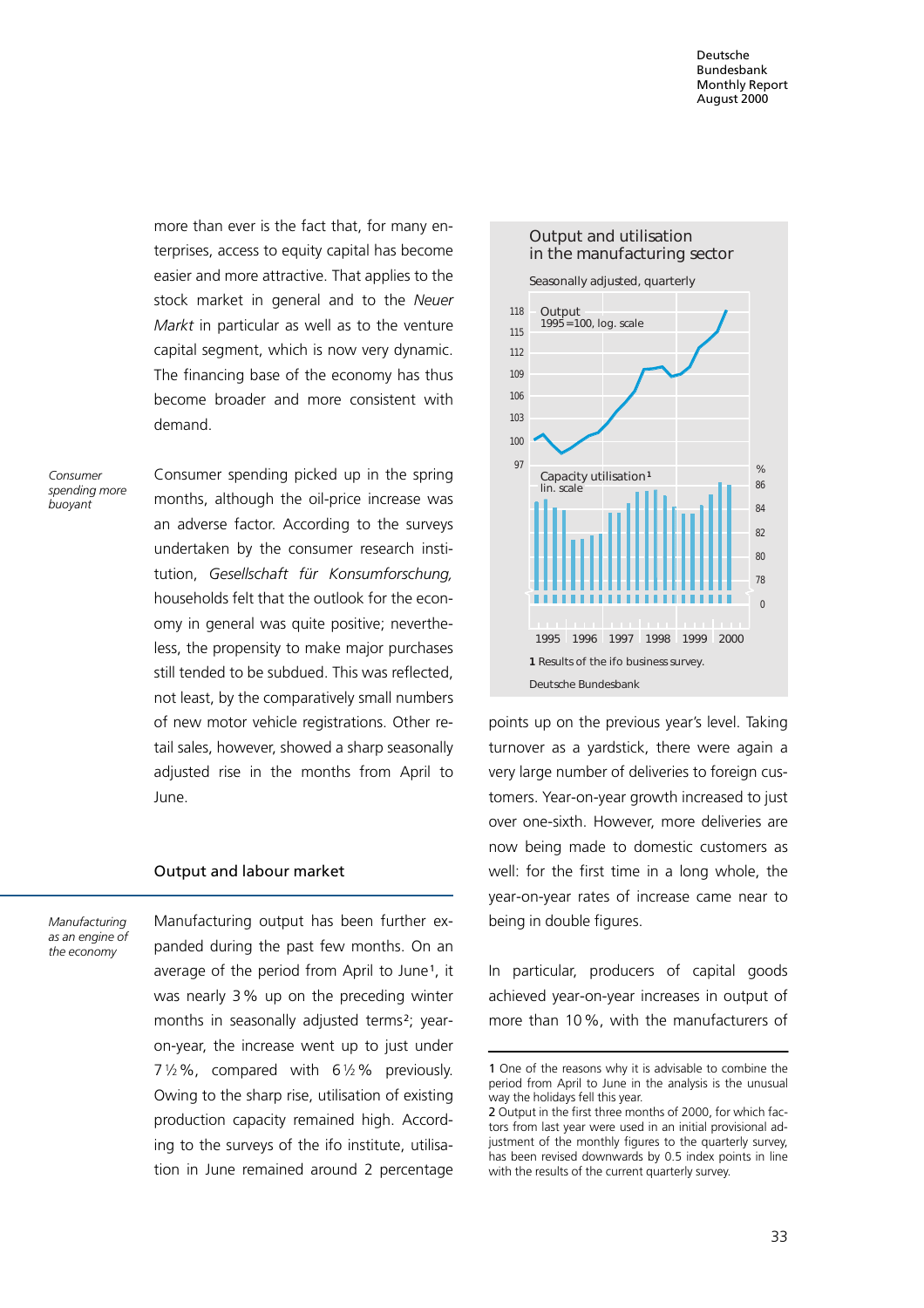

telecommunications equipment and installations as well as of office and computer equipment continuing  $-$  as for some while  $-$  to be the pace-setters in this area. In the field of consumer durables, the production of radio, television and video equipment was at a high level.

Development also positive in the case of service providers

The positive development in manufacturing also had an impact on commercial service providers. According to surveys, in the second quarter they reported that the outlook for business had shown a marked improvement following a somewhat more subdued development at the turn of 1999-2000. This applies particularly to computer companies and management consultancy firms, although car and plant hire firms, as well as the advertising industry, also rated the situation and outlook

as favourable. According to the reports by their associations, much the same applies to many skilled trades.

In spring, the construction sector was, by contrast, still unable to extricate itself from the adjustment pressure under which it has been for some time, especially in eastern Germany. In the second quarter, in fact, it showed a further sharp decline, following the first few months of the year which had benefited from the comparatively mild weather conditions. At around 8%, the year-on-year figure also shows a sharp fall. The development in building construction was especially unfavourable, with all construction subsectors – residential, commercial and public construction  $-$  being affected. Civil engineering fared better by comparison, but still suffered cutbacks in output of  $4\frac{1}{2}\%$ .

The sharp growth in overall output has led not only to a rise in the average number of working hours but also to an increase in demand for labour. There was a further slight reduction in unemployment. According to the calculations of the Federal Statistical Office, the seasonally adjusted number of persons in work rose to 36.27 million up to May (more recent data are unavailable at present), which was 45,000 more than at the end of the first quarter, and 145,000, or 0.4%, more than a year before. The largest increase was in the labour-intensive services sector. For industry, the indicators suggest that the long-prevailing reduction in employment has now probably come to an end, although it is unlikely that new employees have been recruited on a significant scale so far.

Construction, by contrast, remains weak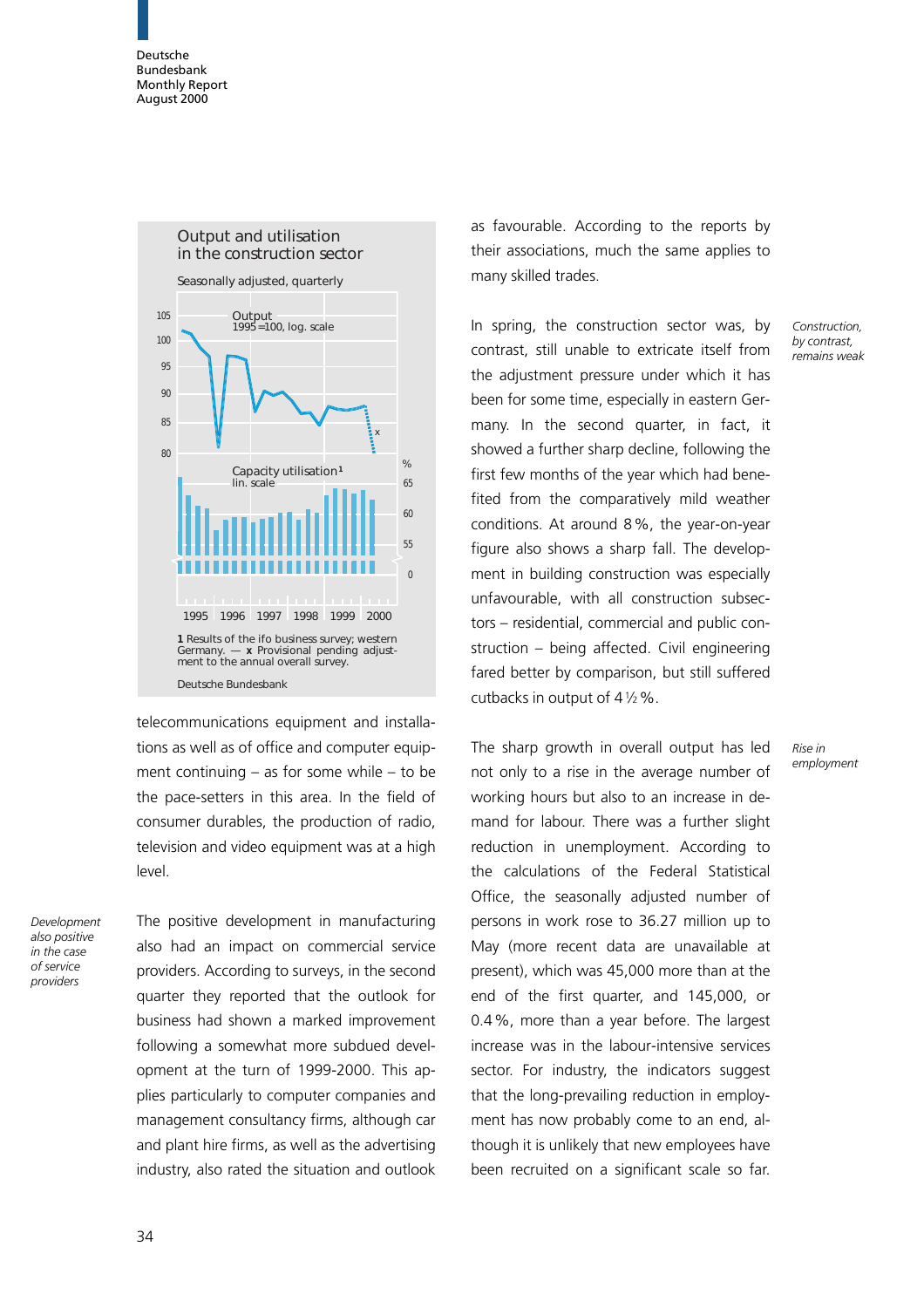The trend in the construction sector was still pointing downwards at the end of the period under review.

An overall increase in demand for labour is indicated by the development in vacancies reported to the labour exchanges. Although this indicator comprises only part of total demand, it is likely that it is largely an accurate reflection of the economy's needs. After adjustment for seasonal variations, the number of vacancies had increased to just over 520,000 by the end of July. This is the highest figure recorded in Germany since the early nineties, and signifies a rise of around 40,000 compared with the end of 1999: the year-onyear increase is almost twice as high. Higher number of vacancies

Reduction in unemployment Rising employment was accompanied by a reduction in joblessness. Although the pace of the reduction has slowed down recently, this is likely to have been partly due to special factors, such as the start of the summer holiday period. Falling unemployment is the underlying trend. Seasonally adjusted, 3.89 million persons were registered as unemployed at the Federal Labour Office at the end of July, i. e. 25,000 fewer than on an average of the second quarter. Compared with 12 months before, this was a reduction of roughly 225,000.

Labourmarket-policy<br>instruments

This development was accompanied by a marked cut-back in the deployment of labour-market-policy instruments in comparison with 1999. At just over 650,000 at the end of July, the number of persons attending vocational training courses and taking part in job-creation schemes, which still represents instruments marked cut-back in the deployment of At the end of July, the seasonally adjusted High



the largest single item of government assistance, was roughly 115,000 down on its earlier level.

share of registered unemployed persons in the total (civilian) labour force was 9.5%. In western Germany, the unemployment rate was 7.7%, compared with 17.4% in eastern Germany. This illustrates the fact that the la-

unemployment in eastern Germany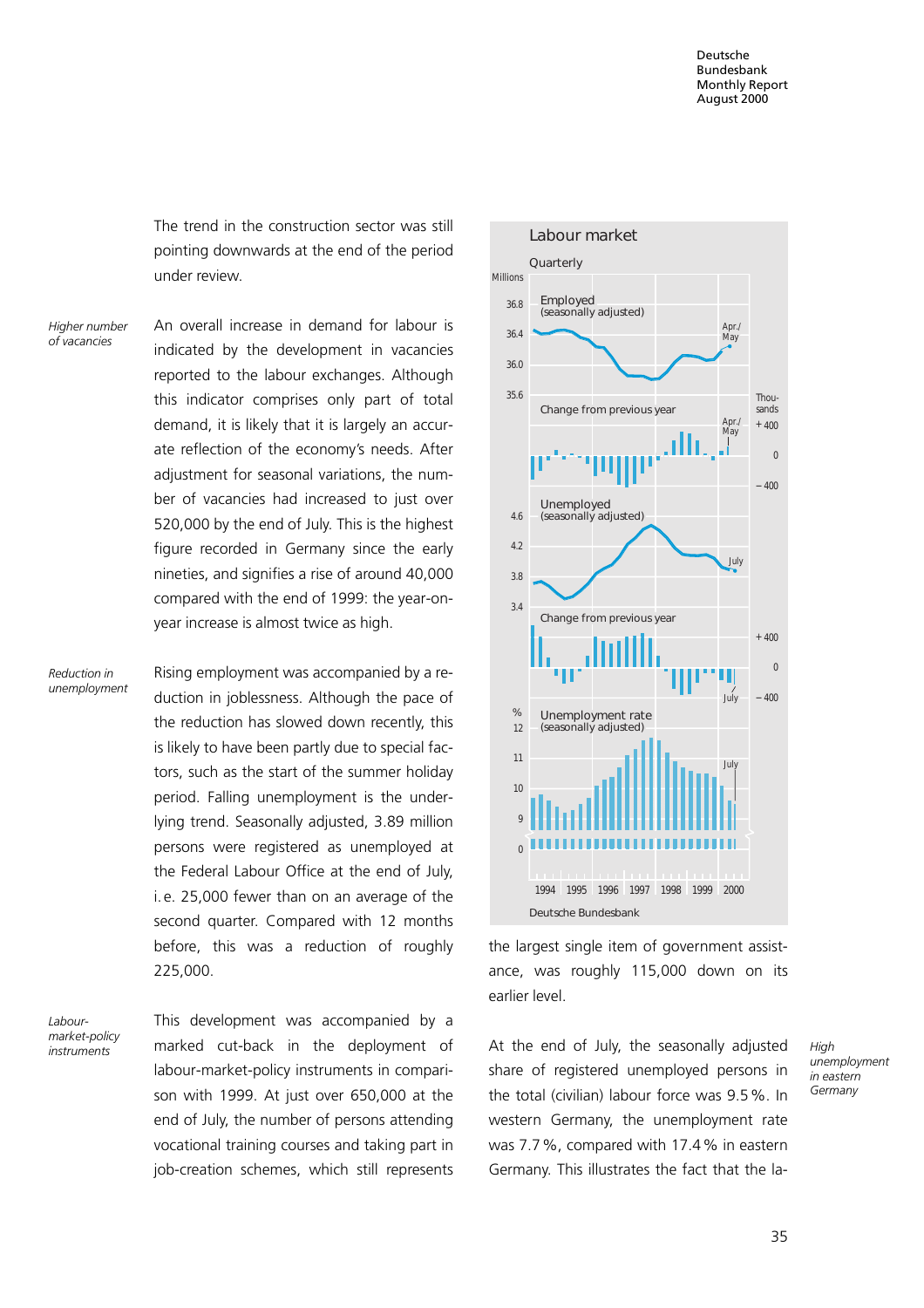

bour market situation in eastern Germany remains much less favourable than in the western part of the country. Not only are more persons affected by unemployment in eastern Germany, developments over the past few months, if anything, still tended to be negative. There has been scarcely any decline in unemployment of late, for example, and the number of persons registered as unemployed persisted at 1.37 million.

A quantitative comparison of the increase in employment in Germany as a whole and the concurrent fall in unemployment reveals a clear discrepancy. Whereas the number of persons in work on an average of the months April and May was around 120,000 higher than 12 months previously, unemployment during the same period fell by almost 185,000. The declining number of members of the workforce shows once again that the labour market is not a closed system. A major role in the current context is played by demographic factors which are bringing about a decline in the potential workforce. The Institut für Arbeitsmarkt- und Berufsforschung (Institute for Employment Research) estimates this effect to be as much as 175,000 on an annual average of 2000 compared with 1999.

## Orders

There has been a further perceptible rise in the volume of new manufacturing orders, indicating a speedy continuation of the upswing. On an average of the second quarter, seasonally adjusted orders were around 512% up on the level reached in the winter months. The year-on-year increase, which had already been in double figures, went up to  $14\frac{1}{2}\%$ . At 20 $\frac{1}{2}\%$  year-on-year, the rise in foreign orders was sharper still. The increase in domestic orders was, by contrast, below-average, although a rate of around 1014% likewise testifies to a notable pace of growth. Furthermore, the seasonally adjusted increase in business on the domestic sales market over the past few months was not Decline in the potential workforce

Large volume of orders received by industry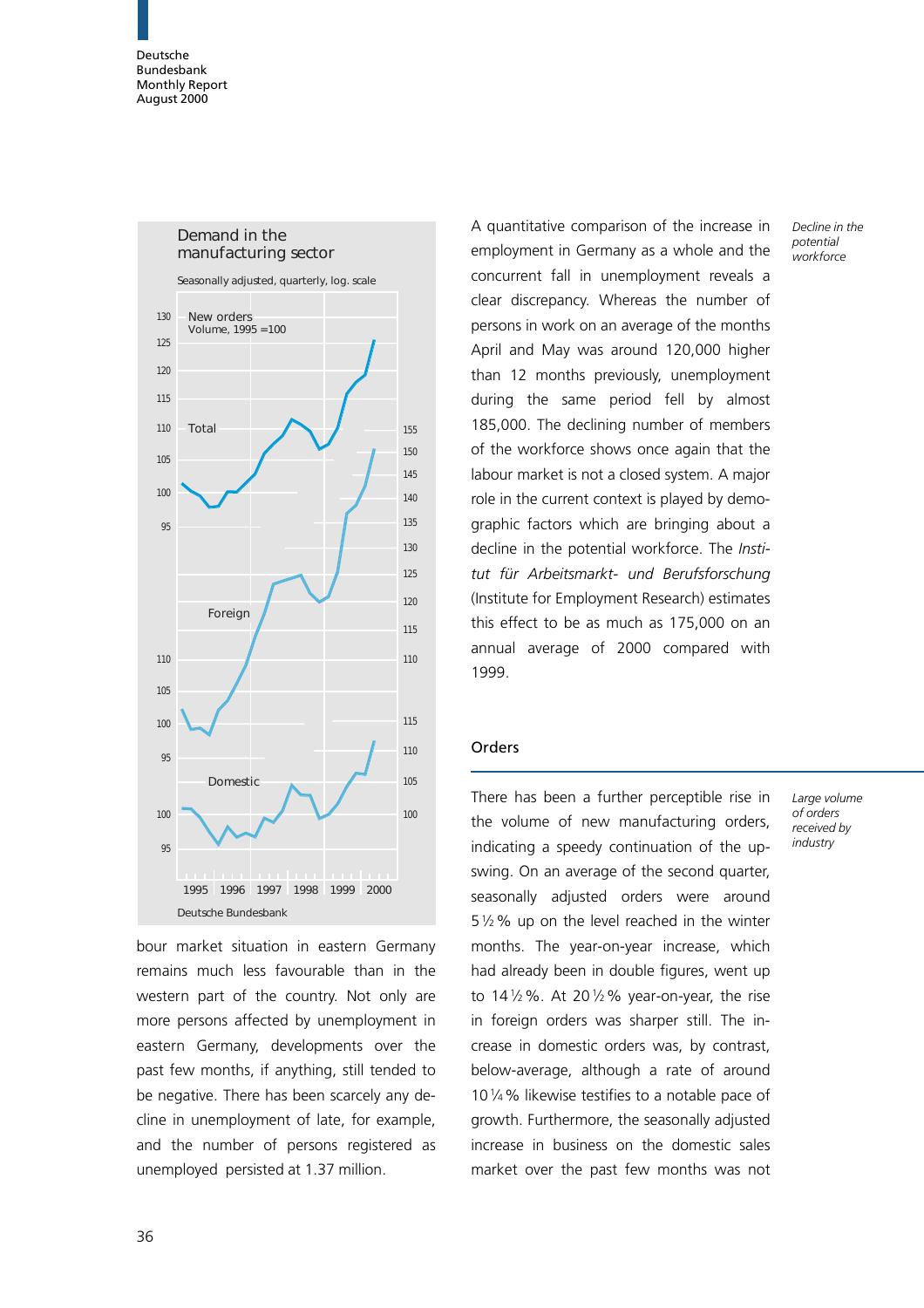much less than the increase in new orders from abroad. A number of particularly largescale orders played a part in this.

Sectoral focal points

In contrast to the first quarter, demand was centred on the capital goods sector. Demand for intermediate and consumer goods did not attain the same level but likewise achieved sharp rates of growth. With a growth in orders reaching nearly 20%, capital goods were also in the lead when measured in terms of the development in the previous 12 months. The figure for orders placed with manufacturers of other transport equipment (which includes aeroplanes, ships and railways) was even considerably higher. Furthermore, the situation remained positive in the case of office and communications equipment, whereas the manufacturers of motor vehicles and structural metal products lagged behind.

Construction demand remained subdued

In contrast to manufacturing, demand for construction work was still subdued in spring. Nevertheless, recent incoming construction orders point to a stabilisation at a low level. On an average of the months April and May, the seasonally adjusted level was slightly up on the first quarter, which had been as high as at the end of 1999. At around 8%, compared with just over 7% previously, the decline over 12 months became larger, however.

Commercial and public non-residential building

The commercial construction sector, in particular, provides some indications that the situation has bottomed out. Seasonally adjusted, commercial construction orders received in the two-month period of April and



May were around  $2\frac{1}{2}\%$  up on the winter months in terms of volume. Although this figure was still significantly  $(5\frac{1}{2}\%)$  down on the previous year's level, the year-on-year fall was no longer significantly greater than in the first quarter. Over the past few months, the volume of orders placed by public sector contractors was likewise somewhat higher than in the winter quarter: at slightly less than 7%, there was no more than a lower-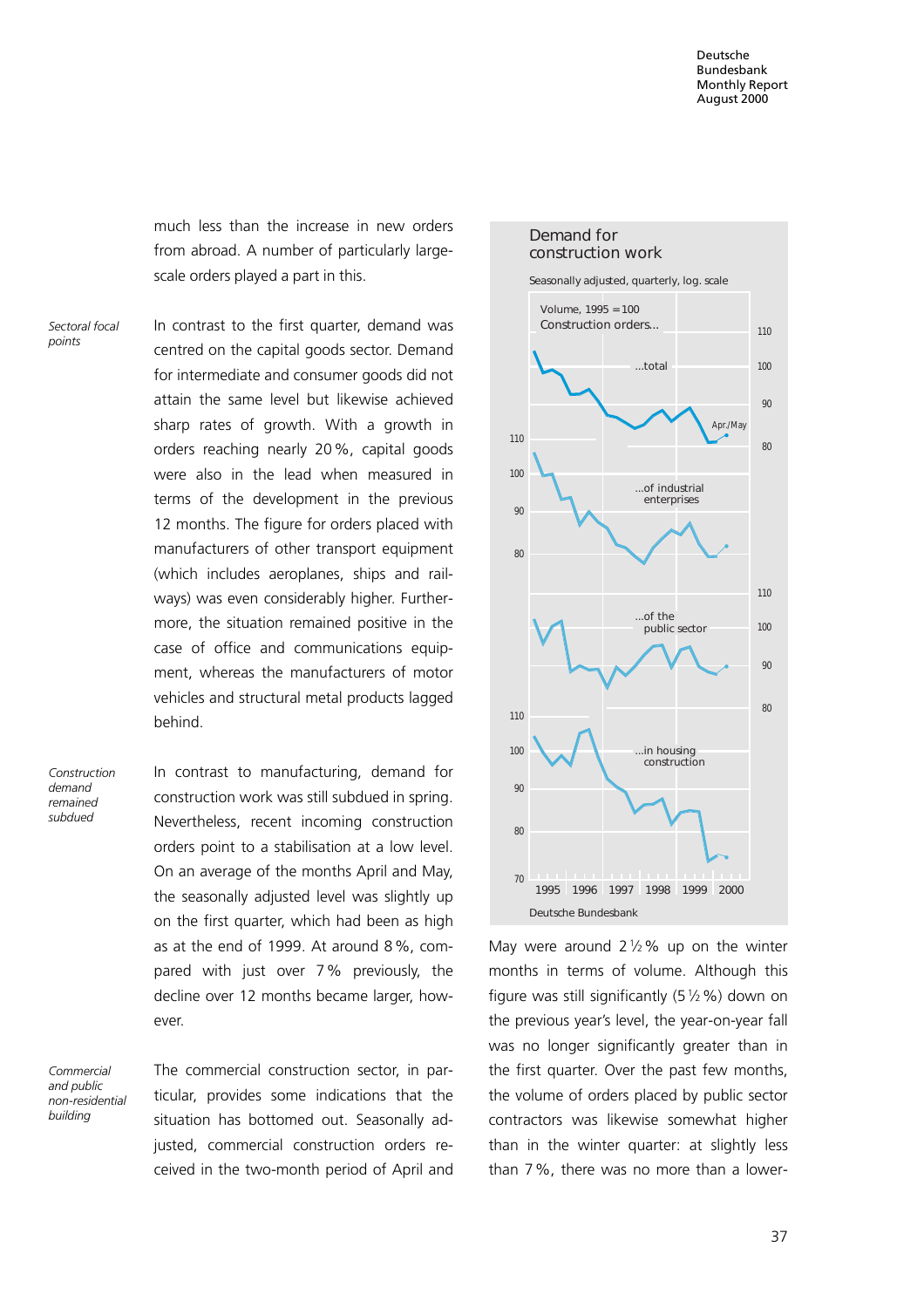|  | Price trend indicators for Germany |  |
|--|------------------------------------|--|
|--|------------------------------------|--|

|                                                                                      | 1999       | 2000       |                        |      |
|--------------------------------------------------------------------------------------|------------|------------|------------------------|------|
| Item                                                                                 | 4th<br>qtr | 1st<br>qtr | 2 <sub>nd</sub><br>qtr | July |
| Headline rate of<br>inflation<br>Consumer prices                                     | 1.0        | 1.7        | 1.6                    | 1.9  |
| Statistical core rates 1<br>Consumer prices<br>excluding seasonal<br>food and energy | 0.2        | 0.7        | 0.8                    | 0.8  |
| Consumer prices with<br>modified weights 2                                           | 0.5        | 0.8        | 0.8                    | 0.8  |
| 5% trimmed mean 3                                                                    | 0.6        | 0.8        | 1.0                    | 1.2  |
| Weighted median 4                                                                    | 0.7        | 1.0        | 0.9                    | 1.2  |

1 Bundesbank calculations.  $-$  2 Reduction of the weights of volatile components.  $-35%$  exclusion of components showing a high/low degree of volatility. 4 Price change for the component at which the cumulative individual weights reach 50%.

Deutsche Bundesbank

than-average decline compared with the previous year.

Residential construction By contrast, the situation in residential construction remained quite unfavourable. The slight improvement in incoming orders during the first few months of the year was not maintained. Seasonally adjusted, there was a further decline in new orders. The year-onyear fall, which had amounted to around 11% in the first quarter, increased to 13 $1/2$ %.

Construction permits for .<br>dwellinas

Construction permits for dwellings do not point to a turnaround in the near future either. Although a reorganisation of the statistics has meant that the relevant data have been incomplete since the start of the year, the information that is available (which does not contain some of the Länder) shows a con-

tinuing year-on-year fall in the number of dwelling units for which a permit has been granted. In the spring months of April and May, in fact, the negative rates slipped down well into double figures. This does not apply just to the construction of rented housing, i. e. apartments in buildings with three or more dwelling units. Recently, there has also been a noticeable decline in the number of permits for the construction of houses with one or two dwellings. This is also the case in western Germany, where the situation had hitherto been comparatively favourable.

### Prices

According to the calculations of the Federal Statistical Office, consumer prices in Germany were 1.9% up on the year in July. This was the same rate as in June and again significantly more than in April and May, when the year-on-year figure had been no more than 1.5%.

Rise in year-onyear rate of consumer price increase

Sharp price increases for sources of energy ...

The recent increase in inflation was mainly due to sharp price rises for energy sources  $$ especially in the case of petrol and light heating oil, which also had an impact on gas prices and on contributions for hot water and heating. Consumer prices were thus following the dictates of the international markets. Including the "ecological" tax increases on January 1, prices for energy sources reached a new peak.

Excluding energy, the year-on-year rate of inflation in July amounted to 0.9%, which was not much more than on an average of the ... albeit at a moderate underlying rate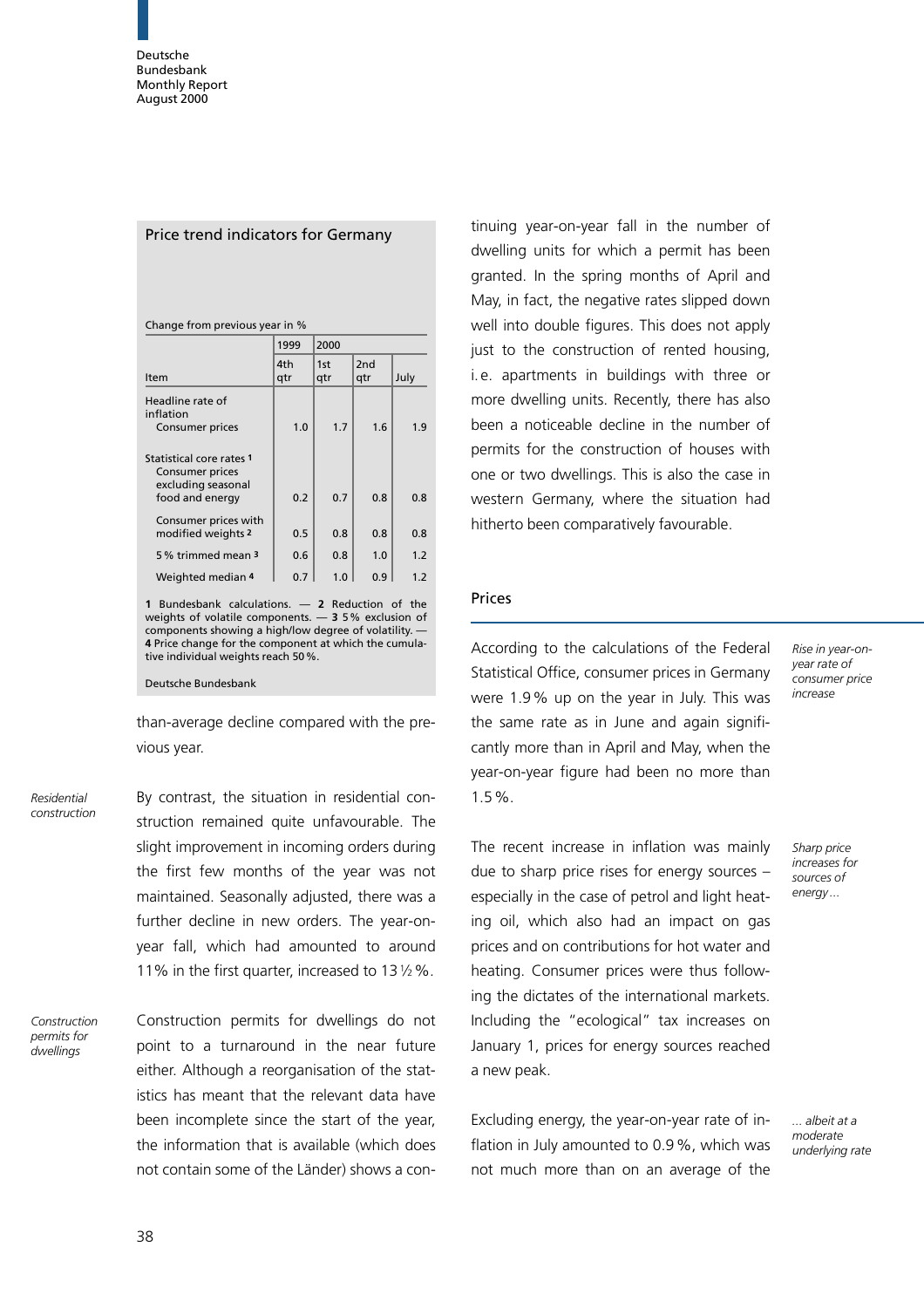second quarter. The rise was evident both in services, at a year-on-year rate of latterly 1.5%, and in rents, at 1.3%. Industrial goods and food exerted stabilising influences, however. In the industrial goods sector, severe competitive pressure  $-$  further intensified by the advancing use of modern information media and the concomitant increase in mar $ket$  transparency  $-$  means that suppliers can make only modest increases to their prices. In the food product markets, competition among major discount chains continued. As a result, consumers did not have to pay more at the end of the period under review than they did in July 1999.

The core inflation rate, which seeks to capture the trend rise in annual consumer price inflation excluding short-term fluctuations and special factors, amounted to around 1% recently. This was only slightly more than in the first few months of this year. This means that inflationary pressures, in terms of the underlying trend, have not increased significantly so far despite the heavy impact of oil prices. Future developments will have to be watched carefully, however.

Volatile oil markets

That is not least the case because prices on the international oil markets are fluctuating sharply at present and no easing is identifiable in terms of the exchange rate. Brent North Sea Oil, for example, was quoted at around US\$ 30 in mid-August, which was almost back up to its end-June level, having fallen to US\$ 26 $1/2$  in the interim. At the end of the period under review, the spot market prices for heating oil in Rotterdam  $-$  which act as a signal for supplies in Europe  $-$  even